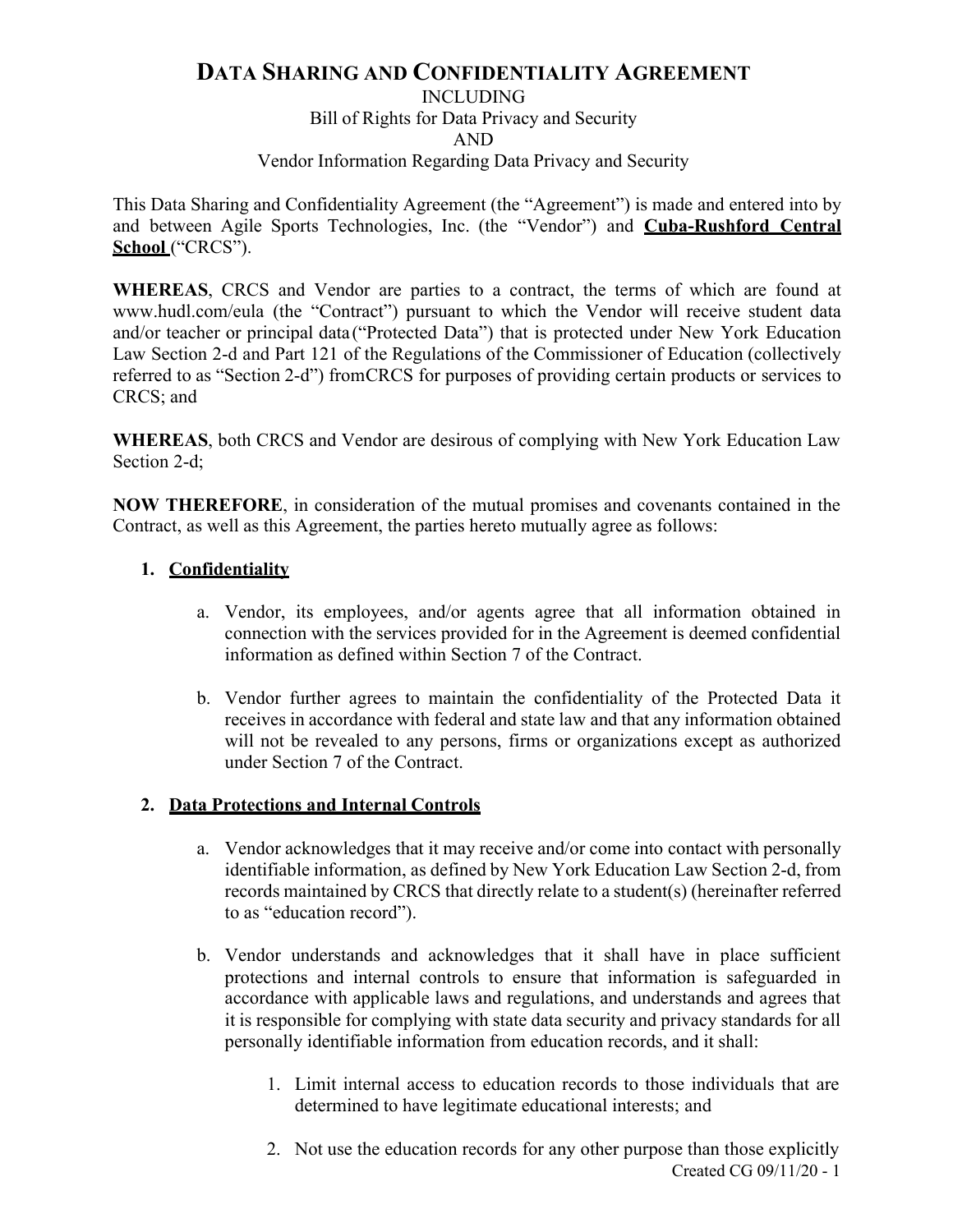authorized in the Contract and/or Agreement; and

- 3. Maintain reasonable administrative, technical and physical safeguards to protect the security, confidentiality and integrity of education records in its custody; and
- 4. To use encryption technology to protect Protected Data in its custody, using a technology or methodology specified by the secretary of the United States Department of Health and Human Services in guidance issued under Section 13402(H)(2) of Public Law 111-5.

## **3. Data Security and Privacy Plan**

- a. Vendor agrees to have a Data Security and Privacy Plan in place to protect the confidentiality, privacy and security of the Protected Data it receives from CRCS.
- b. Vendor understands and agrees that it is responsible for submitting a Data Security and Privacy Plan to CRCS prior to the start of the term of the Agreement, and it shall:
	- 1. Outline how all state, federal and local data security and privacy contract requirements will be implemented over the life of the contract consistent with CRCS's policy on data security and privacy, as adopted.
	- 2. Outline specific administrative, operational and technical safeguards and practices in place to protect Protected Data that it receives from CRCS under the Contract.
	- 3. Outline the training requirement established by the Vendor for all employees who will receive personally identifiable information from student records (hereinafter referred to as "student data").

## **4. Notice of Breach and Unauthorized Release**

- a. In the event of a breach of this Agreement and unauthorized release of student data, the Vendor shall:
	- 1. Immediately notify CRCS in the most expedient way possible and without unreasonable delay, but no more than seven (7) calendar days after Vendor has discovered or been informed of the breach or authorized release.
	- 2. Advise CRCS as to the nature of the breach and steps Vendor has taken to minimize said breach.
- b. In the case of required notification to a parent or eligible student, the Vendor shall:
	- 1. Promptly reimburse CRCS for the full costs of such notification, only to the extent such actions are not already performed by the Vendor as part of its security breach response process.
- c. Vendor will cooperate with CRCS and provide as much information as possible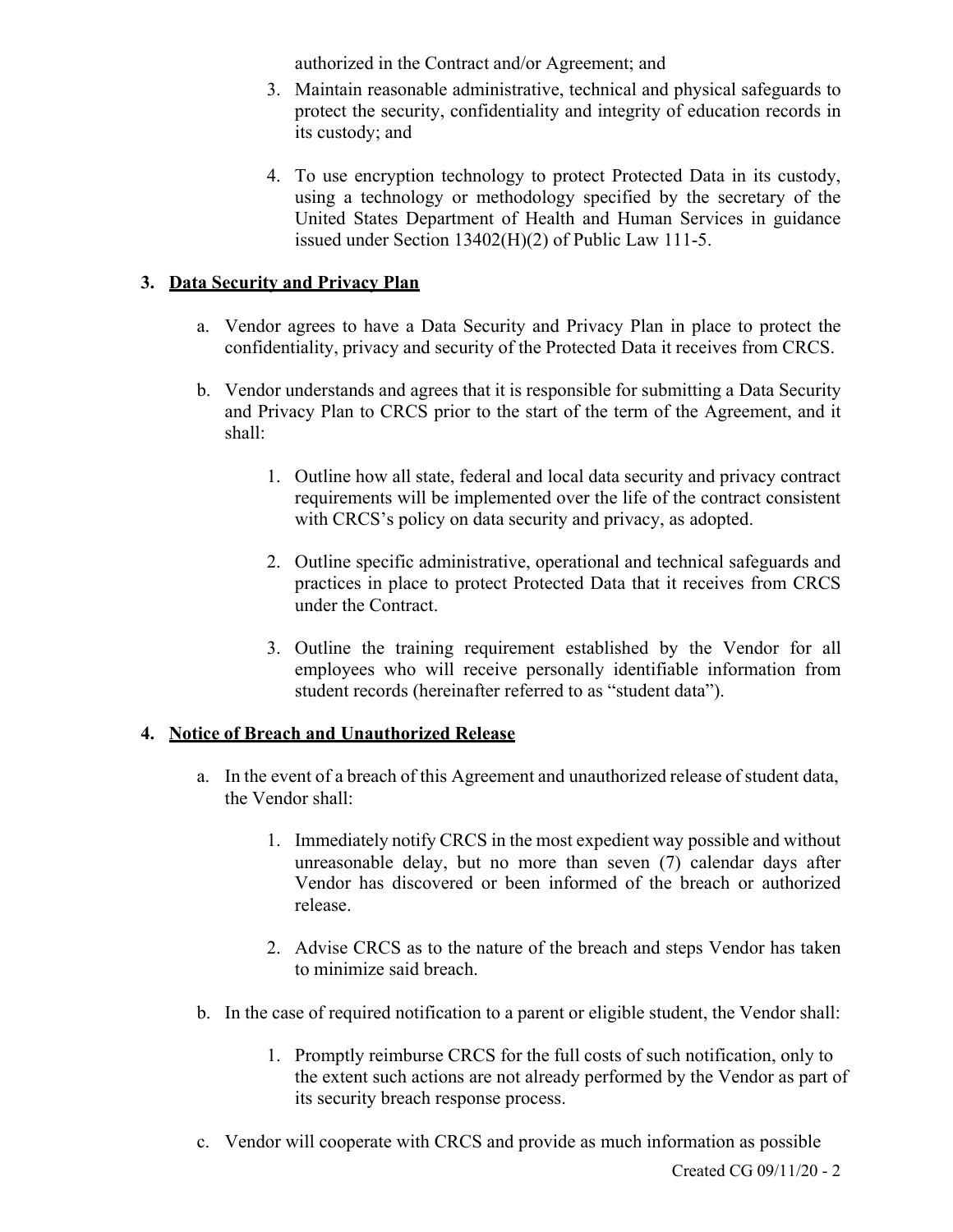directly to CRCS about the incident, including but not limited to:

- 1. The description of the incident;
- 2. The date of the incident;
- 3. The date Vendor discovered or was informed of the incident;
- 4. A description of the types of Protected Data involved;
- 5. An estimate of the number of records affected;
- 6. The schools within CRCS affected;
- 7. What the Vendor has done or plans to do to investigate the incident, stop the breach and mitigate any further unauthorized access or release of Protected Data; and
- 8. The contact information for Vendor representatives who can assist affected individuals that may have additional questions.
- d. Vendor acknowledges that upon initial notification from Vendor, CRCS, as the educational agency with which Vendor contracts, has an obligation under Section 2-d to in turn notify the Chief Privacy Officer in the New York State Education Department ("CPO"). Vendor agrees not to provide this notification to the CPO directly unless requested by CRCS or otherwise required by law. In the event the CPO contacts Vendor directly or requests more information from Vendor regarding the incident after having been initially informed of the incident by CRCS, Vendor will promptly inform CRCS of the same.

# **5. Vendor Information**

Vendor understands that as part of CRCS's obligations under New York Education Law Section 2-d, Vendor is responsible for providing CRCS with Vendor information (see Vendor Information for Data Privacy and Security) to include:

- a. Exclusive purposes for which the student data will be used;
- b. How Vendor will ensure that subcontractors, persons or entities that Vendor will share the student data with, if any, will abide by data protection and security requirements;
- c. Vendor will not disclose any personally identifiable information to any other party without the prior written consent of the parent or eligible student;
- d. Vendor will not sell personally identifiable information nor use or disclose it for any marketing or commercial purpose or facilitate its use or disclosure by any other party for any marketing or commercial purpose or permit another party to do so.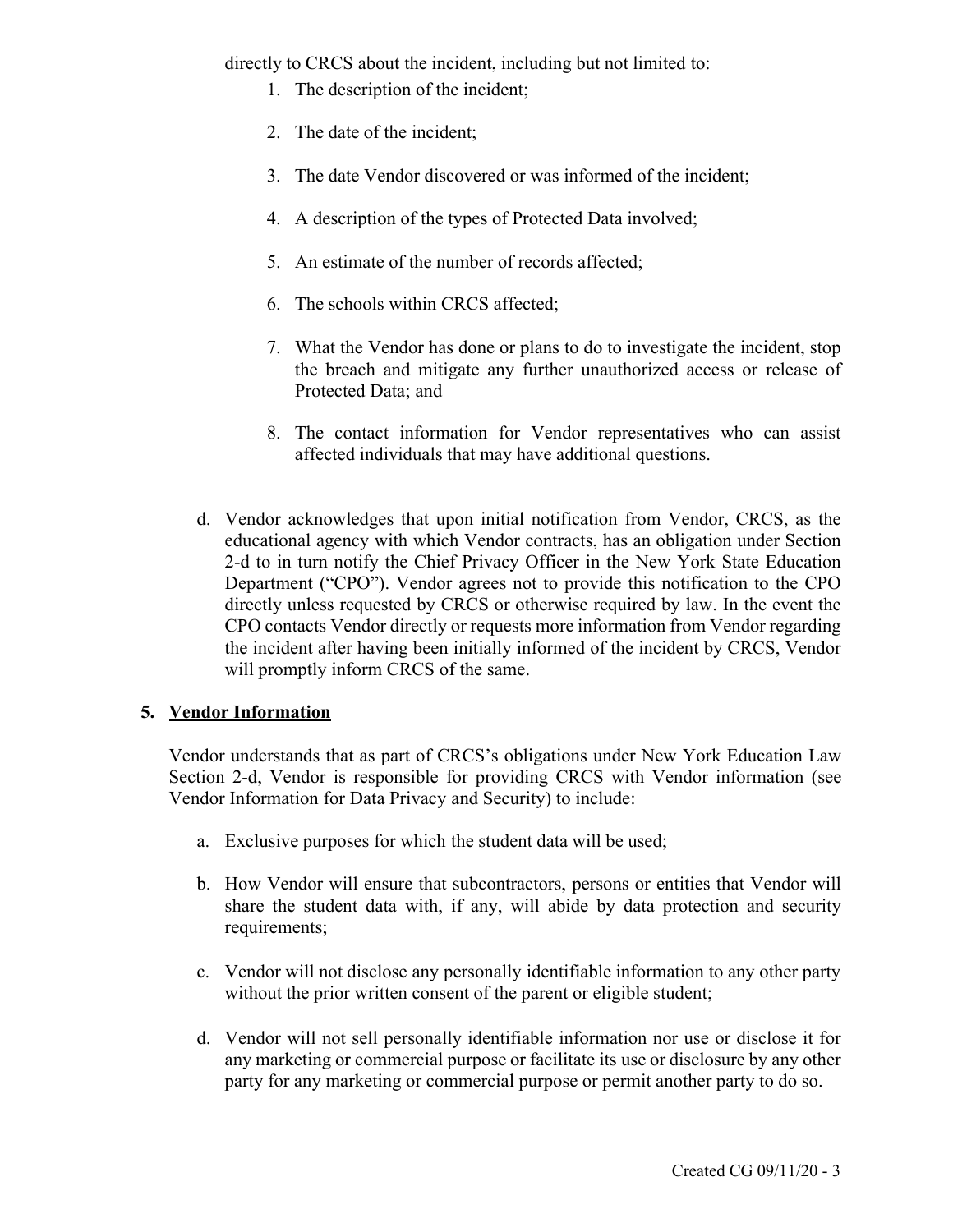- e. Vendor will provide a description of what will happen to the personally identifiable information upon expiration of the written agreement (e.g. whether, when and in what format the personally identifiable information will be returned to the educational agency, and/or whether, when and how the personally identifiable information will be destroyed).
- f. If and how a parent, student, or eligible teacher may challenge the accuracy of the student/teacher data that is collected; and
- g. Where the student data will be stored (described in such a manner as to protect data security), and the security protections taken to ensure such data will be protected, including whether such data will be encrypted.

## **6. Termination or Expiration of Contract and/or Agreement**

- a. Upon request by CRCS, Vendor shall r destroy all confidential information obtained in connection with the services provided therein and/or student data. Destruction of the confidential information and/or student data shall be accomplished utilizing an approved method of confidential destruction, including, shredding, burning or certified/witnessed destruction of physical materials and verified erasure of magnetic media using approved methods of electronic file destruction. The parties further agree that the terms and conditions set forth herein shall survive the expiration and/or termination of the Agreement.
- b. In the event the Contract is assigned to a successor Vendor (to the extent authorized by the Contract), the Vendor will cooperate with CRCS as necessary to transition Protected Data to the successor Vendor prior to deletion.
- c. Neither Vendor nor any of its subcontractors or other authorized persons or entities to whom it has disclosed Protected Data will retain any Protected Data, copies, summaries or extracts of the Protected Data, or any de-identified Protected Data, on any storage medium whatsoever. Upon request, Vendor and/or its subcontractors or other authorized persons or entities to whom it has disclosed Protected Data, as applicable, will provide CRCS with a certification from an appropriate officer that these requirements have been satisfied in full.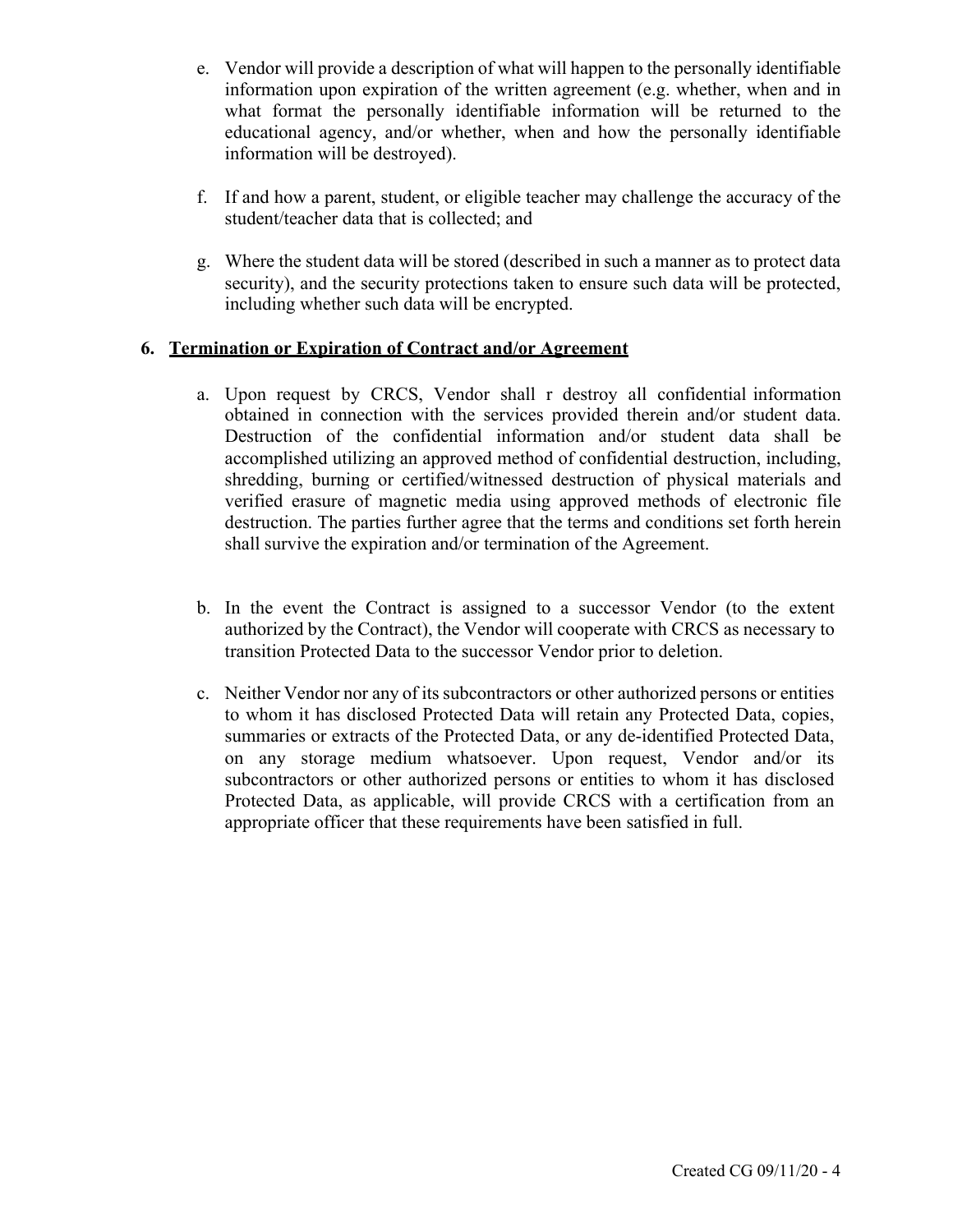# **PARENTS' BILL OF RIGHTS FOR DATA PRIVACY AND SECURITY**

CRCS is committed to protecting the privacy and security of student data and teacher and principal data. In accordance with New York Education Law Section 2-d and its implementing regulations, CRCS informs the school community of the following:

- 1. A student's personally identifiable information cannot be sold or released for any commercial purposes.
- 2. Parents have the right to inspect and review the complete contents of their child's education record.
- 3. State and federal laws protect the confidentiality of personally identifiable information, and safeguards associated with industry standards and best practices, including but not limited to encryption, firewalls, and password protection, must be in place when data is stored or transferred.
- 4. A complete list of all student data elements collected by New York State is available for public review at the following website http://www.nysed.gov/data-privacysecurity/student-data-inventory or by writing to the Office of Information and Reporting Services, New York State Education Department, Room 865 EBA, 89 Washington Avenue, Albany, New York 12234.
- 5. Parents have the right to submit complaints about possible breaches of student data addressed. Complaints should be directed in writing to CRCS Data Privacy Officer, 5476 Route 305, Cuba, New York 14727. Complaints may also be directed in writing to Chief Privacy Officer, New York State Education Department, 89 Washington Avenue, Albany, New York 12234 or by using the form available at the following website: http://www.nysed.gov/data-privacy-security/report-improper-disclosure.

IN WITNESS WHEREOF, the parties hereto have executed this agreement as of the day and year first written below.

Authorized Vendor Signature Date

Authorized CRCS Signature Date

05/11/2021

5/12/2021